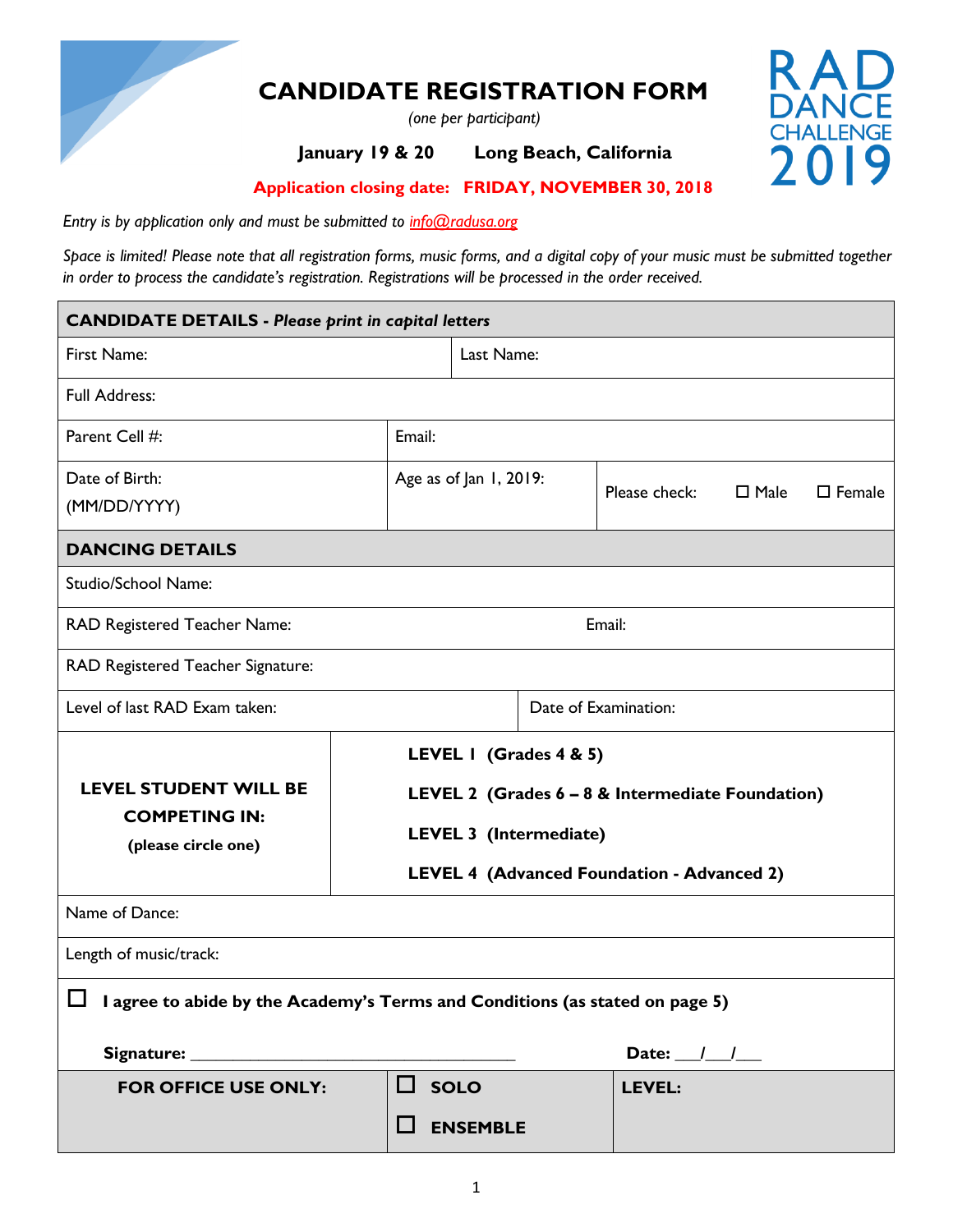

## **MUSIC INFORMATION FORM**

### *TO BE FILLED OUT FOR EACH PIECE (1 PER SOLO, 1 PER ENSEMBLE GROUP)*



Music copyright and licensing is a very important part of a new piece of choreography. Please fill in this form and include it with your application.

- **A SECTION A: Participant or Ensemble Group Details**
- **1 Applicant name** *please print full name in CAPITALS* **\_\_\_\_\_\_\_\_\_\_\_\_\_\_\_\_\_\_\_\_\_\_\_\_\_\_\_\_\_\_\_\_\_\_\_\_\_\_\_\_\_\_\_\_\_\_\_**

| <b>Ensemble members:</b> | . . | --  |
|--------------------------|-----|-----|
|                          | т.  | . . |
| o.                       |     | v.  |

#### **2 The title of your dance \_\_\_\_\_\_\_\_\_\_\_\_\_\_\_\_\_\_\_\_\_\_\_\_\_\_\_\_\_\_\_\_\_\_\_\_\_\_\_\_\_\_\_\_\_\_\_\_\_\_\_\_\_\_\_\_\_\_\_\_\_\_\_\_\_\_\_\_**

- **3 About your music** *Please check the answer that applies*
- From a commercial CD, download, or legitimate online purchase *skip to section B*
- Music you composed/produced yourself **–** *skip to section C*
- Music composed/produced by a friend who has given you permission to use for this event *skip to section D*

**B SECTION B: Details of music from a commercial CD, or legitimate online purchase**

a) **Title of the track you are using 1990 and 1990 and 1990 and 1990 and 1990 and 1990 and 1990 and 1990 and 1990 and 1990 and 1990 and 1990 and 1990 and 1990 and 1990 and 1990 and 1990 and 1990 and 1990 and 1990 and 1990** 

b) **Name of the composer/songwriter/band \_\_\_\_\_\_\_\_\_\_\_\_\_\_\_\_\_\_\_\_\_\_\_\_\_\_\_\_\_\_\_\_\_\_\_\_\_\_\_\_\_\_\_\_\_\_\_\_\_\_\_\_**

- c) **Name of any featured performers (ie: a special soloist or guest performer on the track)**
- d) **Duration of the track or excerpt that you are using \_\_\_\_\_\_\_\_\_\_\_\_\_\_\_\_\_\_\_\_\_\_\_\_\_\_\_\_\_\_\_\_\_\_\_\_\_\_\_\_\_\_**

**\_\_\_\_\_\_\_\_\_\_\_\_\_\_\_\_\_\_\_\_\_\_\_\_\_\_\_\_\_\_\_\_\_\_\_\_\_\_\_\_\_\_\_\_\_\_\_\_\_\_\_\_\_\_\_\_\_\_\_\_\_\_\_\_\_\_\_\_\_\_\_\_\_\_\_\_\_\_\_\_\_\_\_\_\_\_\_\_\_\_**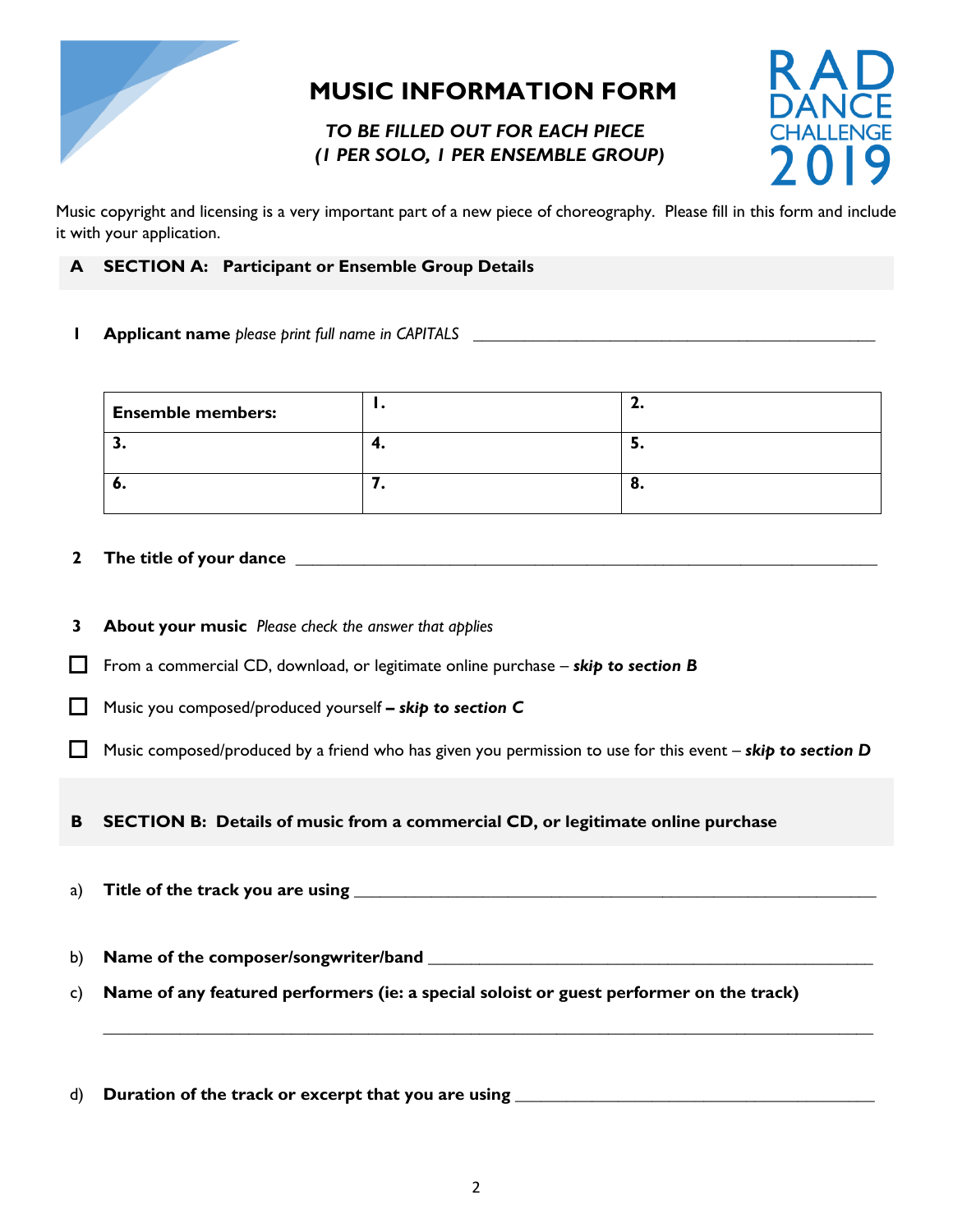|    | <b>MUSIC INFORMATION FORM</b><br><b>CONTINUED</b>                                                                                                                                                        | D |
|----|----------------------------------------------------------------------------------------------------------------------------------------------------------------------------------------------------------|---|
| C  | SECTION C: Details of music that you have composed/produced yourself                                                                                                                                     |   |
| a) |                                                                                                                                                                                                          |   |
| D  | SECTION D: Details of music composed or produced by a friend/colleague or other collaborator                                                                                                             |   |
|    | If you are going to use music composed or produced by a friend/colleague, please attach a statement from the<br>composer/producer of this work giving their written permission for me to use this music. |   |
|    |                                                                                                                                                                                                          |   |
|    |                                                                                                                                                                                                          |   |
|    |                                                                                                                                                                                                          |   |

\*All music will be tested prior to the event.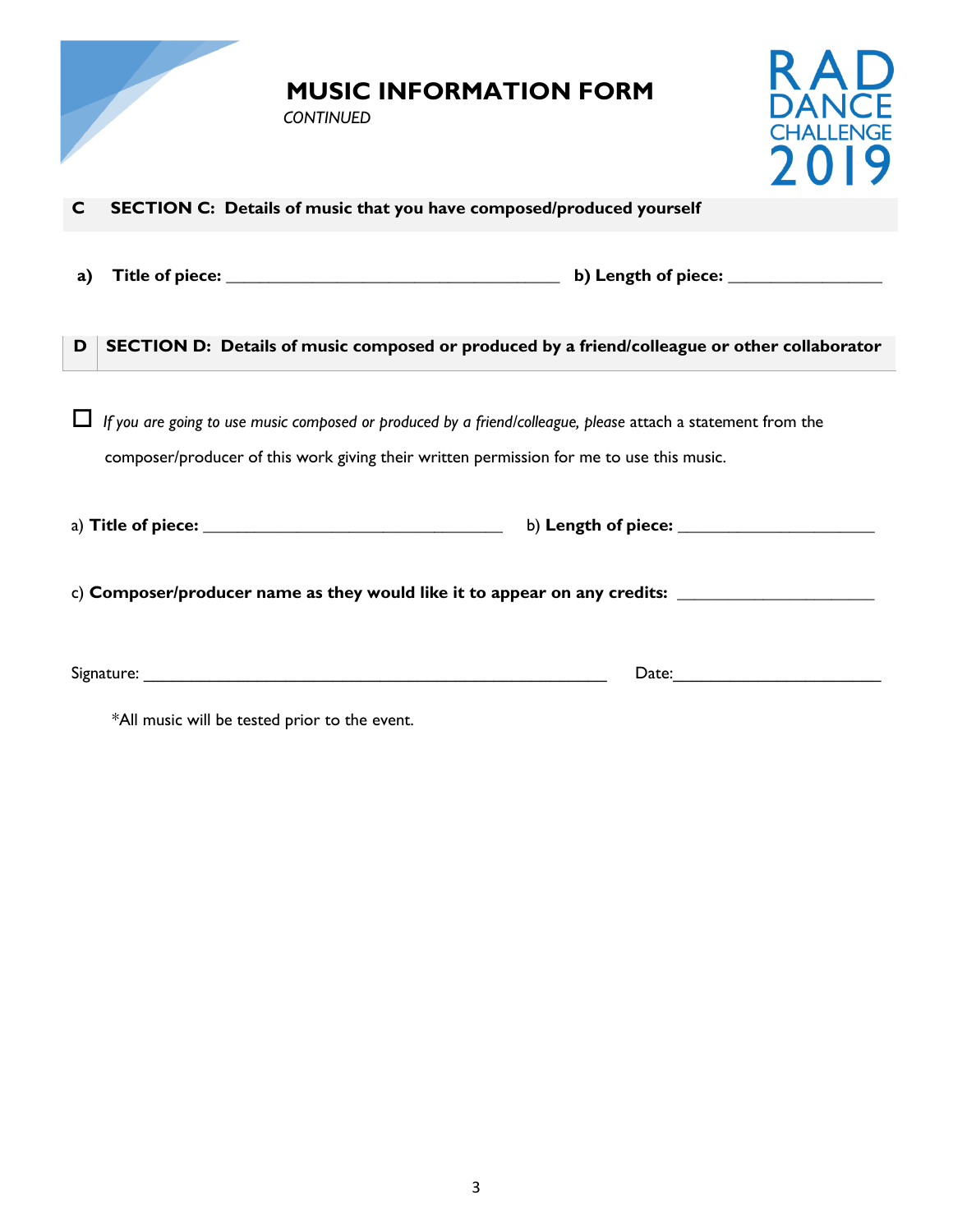

## **FEES & PAYMENT FORM**



|                         | <b>Registration Fee</b>                                                                                                                            |                   | \$<br>100         | \$<br>100 |
|-------------------------|----------------------------------------------------------------------------------------------------------------------------------------------------|-------------------|-------------------|-----------|
|                         | <b>Solo Fee</b>                                                                                                                                    | Non-member        | \$<br>108         | \$        |
|                         |                                                                                                                                                    | <b>RAD</b> member | \$<br>86          | \$        |
|                         | <b>Ensemble Fee</b>                                                                                                                                |                   | \$<br>57          | \$        |
|                         |                                                                                                                                                    |                   | <b>Total Due</b>  | \$        |
|                         | I enclosed a check for: \$ _____________ made payable to Royal Academy of Dance<br>(Please note participant's name on the front side of the check) |                   |                   |           |
| Cardholder's Name       |                                                                                                                                                    |                   | MasterCard $\Box$ |           |
| Credit Card Number:     |                                                                                                                                                    |                   |                   |           |
| <b>Expiration Date:</b> |                                                                                                                                                    |                   |                   |           |
|                         | I agree to abide by the Academy's terms and conditions                                                                                             |                   |                   |           |
| Signature               |                                                                                                                                                    |                   | Date              |           |

**Please ensure all three completed forms (candidate registration, music information, and fees and payment form) and a digital copy of your music are sent to the RAD USA office with email or postmark date no later than November 30, 2018. No exceptions.**

> Royal Academy of Dance 1927 N 4<sup>th</sup> Street Milwaukee WI 53212

Email: [info@](mailto:sales@radusa.org)radusa.org Phone: (414) 747-9060